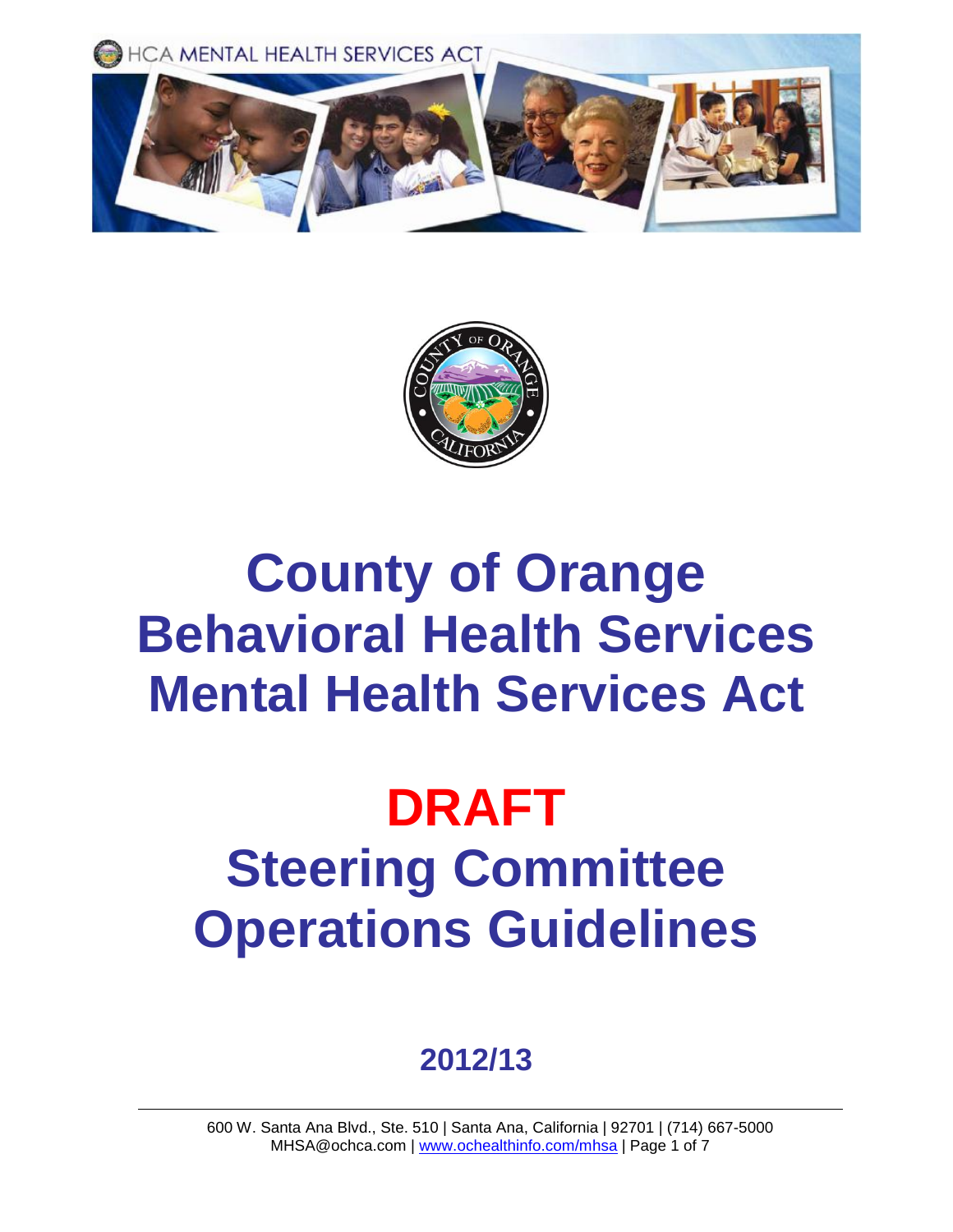### **Mental Health Services Act (MHSA) Steering Committee Operations Guidelines**

#### **Purpose of 2012/13 Guidelines**:

- To maintain existing effective Steering Committee policies and practices and institute new ones that will enable the Steering Committee to evolve to the next level of professionalism.
- To position the Steering Committee for timely, effective decision-making so that it can maximize the County's ability to secure as much MHSA funding as possible and ensure that the funding is allocated for identified county needs and priorities.

#### **Topics**

- A. Role of the Steering Committee
- B. Role of Subcommittees
- C. Size and Composition of the Steering Committee
- D. Steering Committee Meeting Attendance
- E. Subcommittee Meeting Attendance
- F. Steering Committee Decision-Making
- G. Role of Behavioral Health Services (BHS) Administration
- H. Role of Stakeholder Focus Groups
- I. Role of Community Action Advisory Committee (CAAC)
- J. Role of Center of Excellence (COE)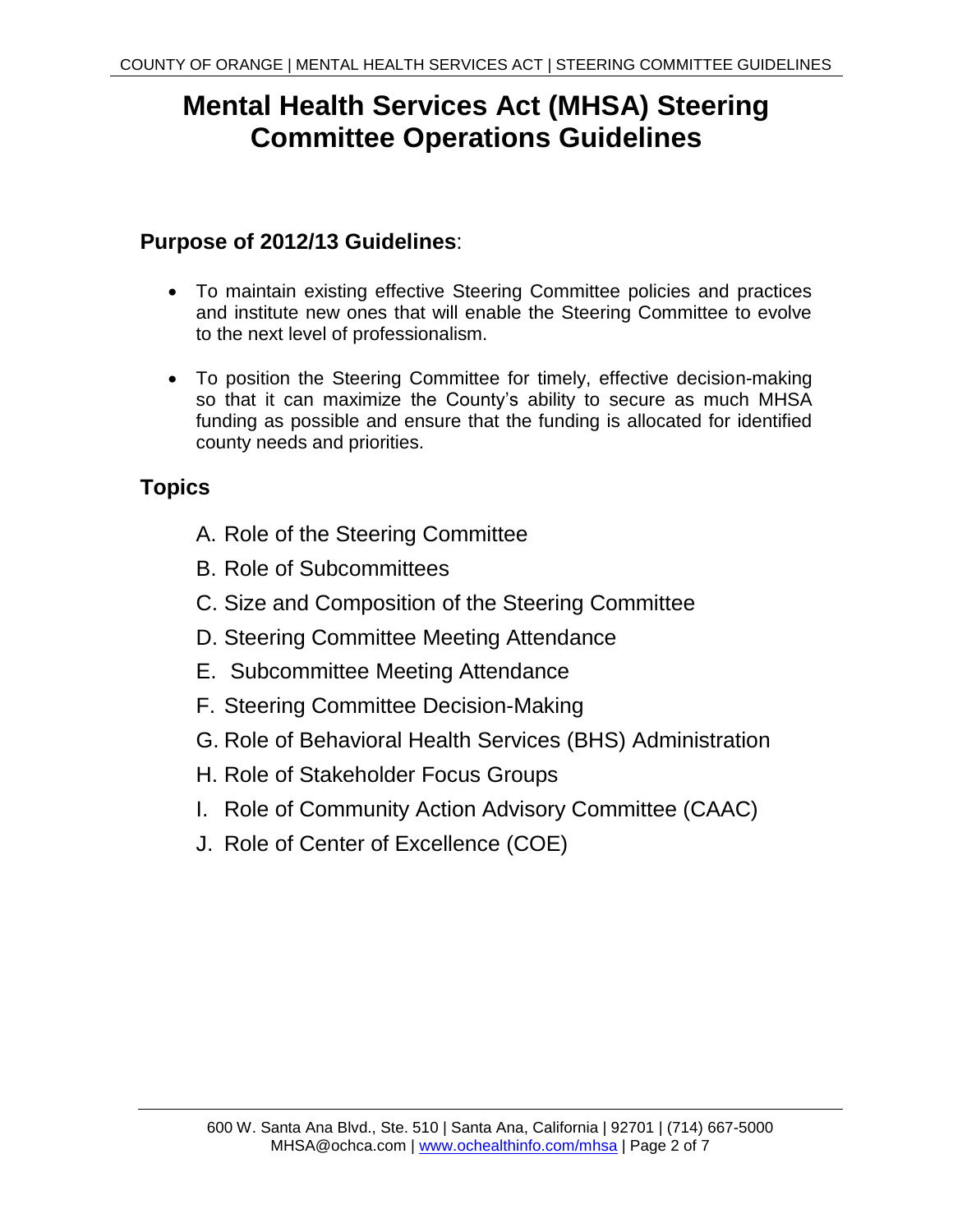#### **A. Role of the Steering Committee**:

The primary functions of the Steering Committee, at a minimum, are to:

- 1. Be fully educated about the status of MHSA funding availability and requirements, as well as the status of Orange County MHSA program implementation.
- 2. Assist the County to identify challenges in the development and delivery of MHSA-funded services and make recommendations for strategies to address these challenges.
- 3. Remain informed about current stakeholder meetings and the funding and program recommendations made by members of these groups.
- 4. Review all MHSA funding proposals and provide critical feedback to ensure that funding is allocated to services for identified needs and priorities.
- 5. Make timely, effective decisions that maximize the amount of funding secured by Orange County and preclude Orange County from losing funding for which it is potentially eligible.
- 6. Support the County's ability to meet both State funding requirements and Orange County funding needs.
- 7. Make recommendations regarding future MHSA allocations so funds will be used to provide services for identified needs and priorities.

#### **B. Role of Subcommittees**

There are four sub-committees:

- 1. CSS Adults and Older Adults
- 2. CSS Children and TAY
- 3. Innovation/Workforce Education and Training (WET)
- 4. Prevention and Early Intervention (PEI). PEI staff will also attend CSS meetings to answer questions about how PEI programs impact CSS services

The purposes of Subcommittee meetings are to: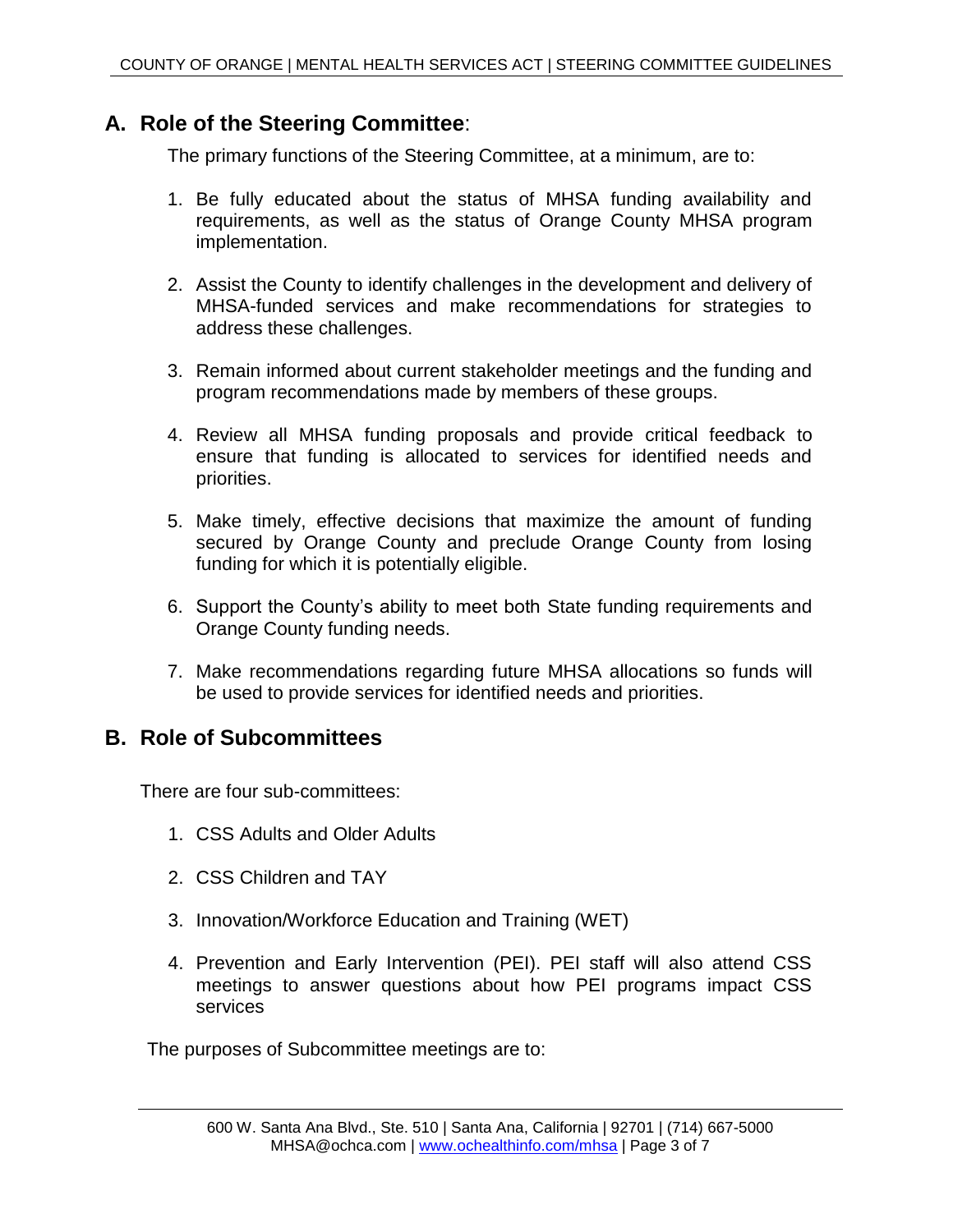- 1. Provide detailed information on MHSA services to a group that has a special interest in programs for a specific age group or has a special interest in programs funded by a particular MHSA component.
- 2. Increase stakeholder participation and involvement in decision making.
- 3. Empower subcommittee members to make recommendations on service needs and types of programs.
- 4. Inform Subcommittee members about MHSA programs/services so that they can take a leadership role in explaining to the whole Steering Committee and the community-at-large how MHSA funds are being used and the impact of MHSA programs.

Steering Committee meetings will be held every other month (odd numbered months). On months where there is no Steering Committee meeting, Subcommittee meetings will be held. Subcommittee members may add or cancel Subcommittee meetings as appropriate.

At Subcommittee meetings, BHS staff will provide in-depth information on MHSA programs. Subcommittee Co-Chairs are responsible for facilitating their Subcommittee meetings and will make recommendations on behalf of the Subcommittee to the entire MHSA Steering Committee on issues regarding the allocation of new funds or cuts in funding. Decisions of the Subcommittees will be determined by consensus as much as possible, or by vote of the simple majority of members present when not.

Chairs or Co-Chairs of each subcommittee are responsible for reporting back to the MHSA Steering Committee on discussions and recommendations from the subcommittees. Members of Subcommittees are asked to make a one year commitment to attend and participate in meetings. In addition to Steering Committee members and alternates, members of the public may each join no more than two Subcommittees.

Public members will make up no more than 20% of each Subcommittee. Interested public may fill out an application available through the MHSA office, on the MHSA website, or through one of the Subcommittee Co-Chairs. Applications will be submitted to the Co-Chairs and to the Center of Excellence. Applications will be reviewed and approved by the Co-Chairs of the relevant subcommittee in consultation with Center of Excellence staff.

#### **C. Size and Composition of the Steering Committee**:

The Behavioral Health Director shall appoint a Steering Committee to represent the broad interests of the citizens of Orange County concerning the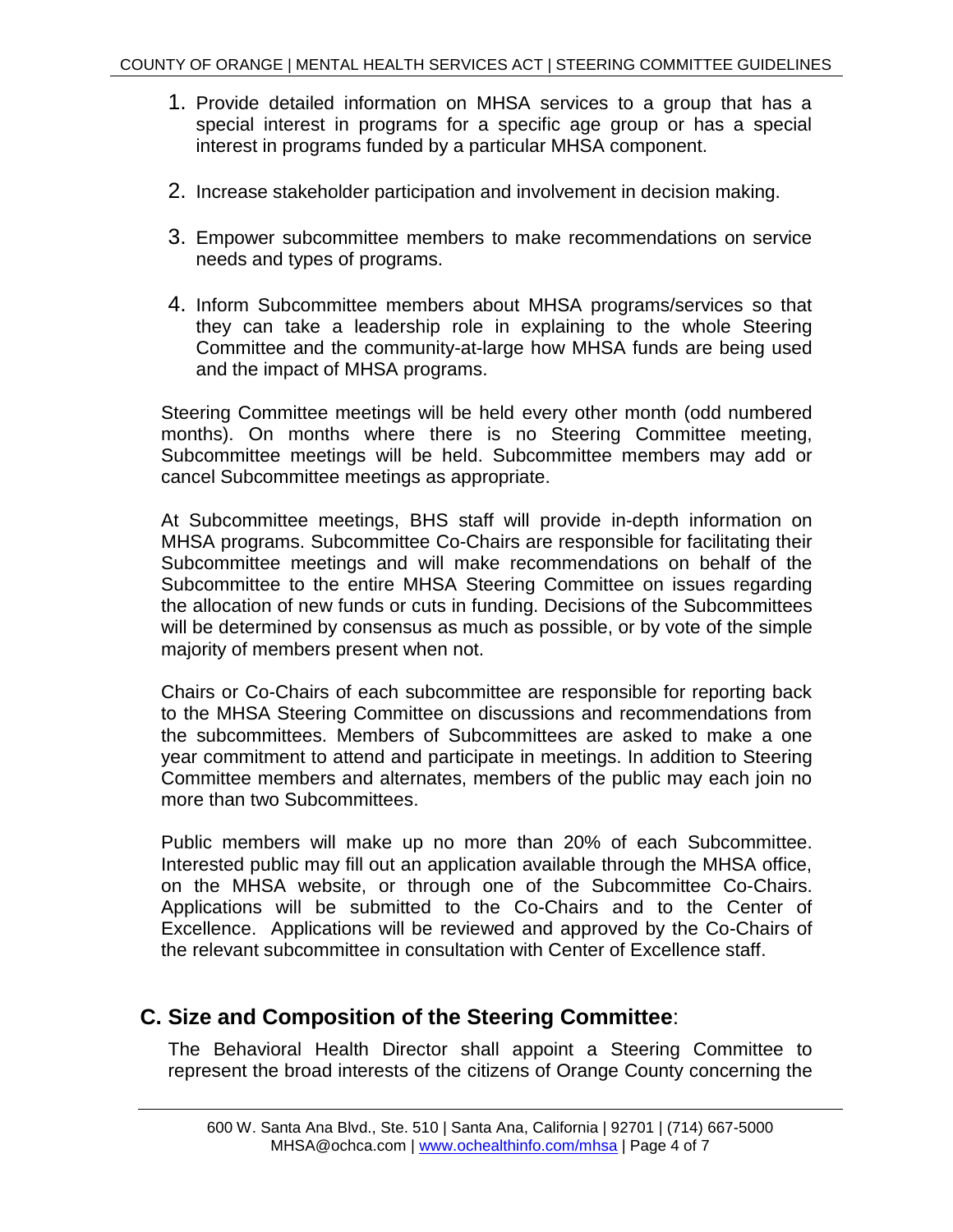MHSA. The Behavioral Health Director shall be the sole party to appoint and remove members from the Steering Committee consistent with MHSA community planning requirements.

- 1. Maintain the existing 65 positions on the committee and expand the number as appropriate to ensure the broadest representation possible.
- 2. Each organization serving on the Committee must have a designated representative and no more than one assigned alternate.
- 3. Should an organization wish to appoint a different representative, it must contact the MHSA Office before the membership can be changed.

#### **D. Steering Committee Meeting Attendance**:

- 1. The designated representative or the alternate must be present at all meetings and attend the meeting in its entirety.
- 2. The designated representative must attend the majority of the meetings. Meetings are held on the first Monday of every odd numbered month barring a County Holiday.
- 3. One excused absence per organization per year is acceptable. If both the designated representative and alternate will be absent for a meeting, it is mandatory that you notify the MHSA office at MHSA@ochca.com.
- 4. Representatives must sign-in prior to being seated at the committee tables and must display their identification to participate in discussions and in the decision-making process.
- 5. Meetings will be professionally facilitated and will start and end at designated times.

#### **E. Subcommittee Meeting Attendance**

- 1. Subcommittee members are expected to attend all Subcommittee meetings.
- 2. If a Subcommittee member cannot attend, he or she must inform the Subcommittee Chair or Co-Chair and the Center of Excellence prior to the meeting to request an excused absence.
- 3. Should a member accrue three or more unexcused absences from a Subcommittee meeting in a one-year period, that person will be dropped from the membership list for that Subcommittee.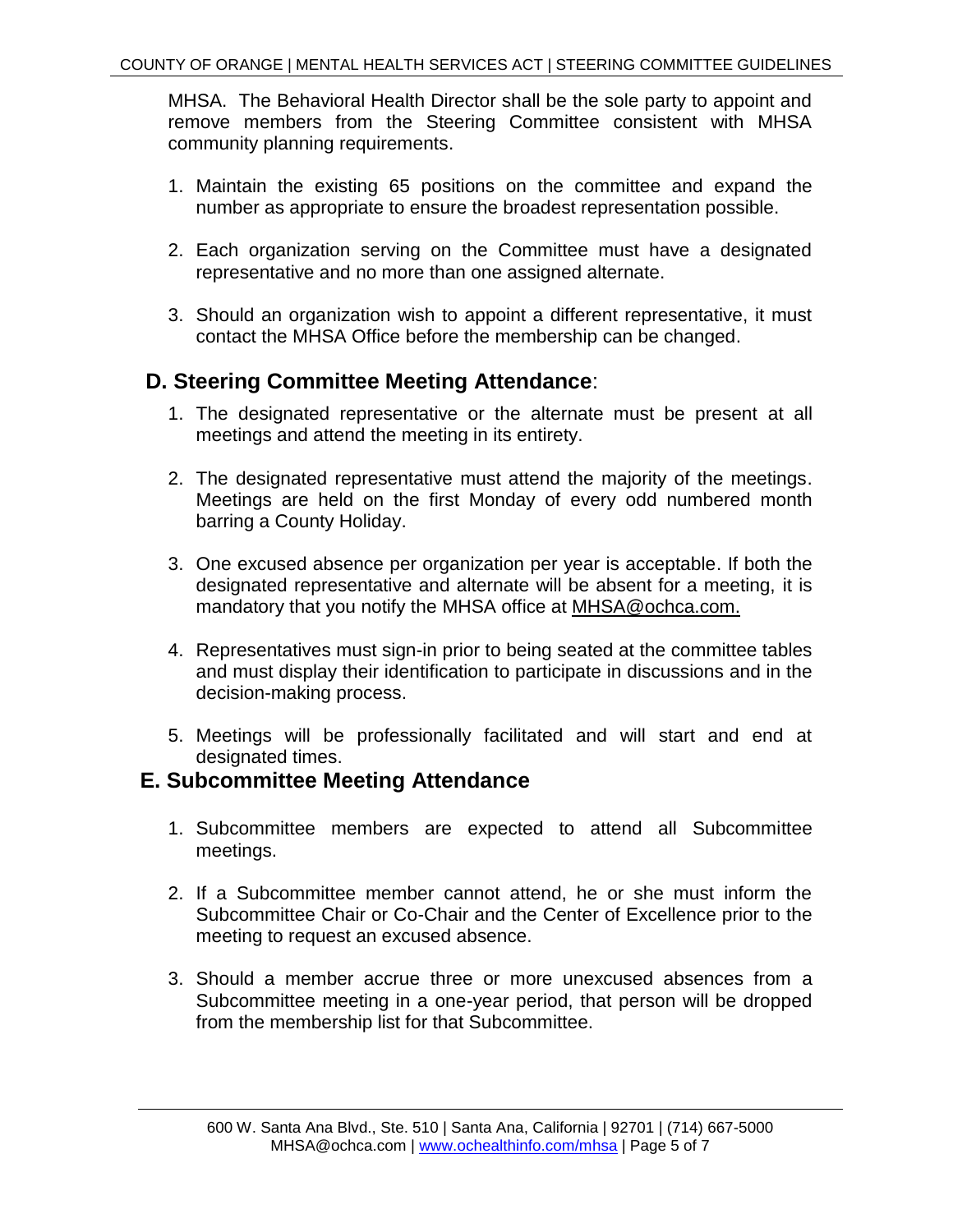#### **F. MHSA Steering Committee Decision-Making**:

- 1. Decisions will normally be made via consensus.
- 2. Consensus is defined as agreement of all committee members that they will either support the decision or at least not block it from going forward.
	- $\circ$  A "yes" means that the decision will be actively supported or at a minimum nothing will be done to undermine the success of the decision.
	- o The goal in effective consensus decision-making is to find ways to say "yes" wherever possible and to say "no" only when absolutely necessary and when a member is prepared to stop the proposed decision [as stated] from moving forward.
	- o If consensus cannot be reached, a vote will be taken of members present and a majority (51%) will move the decision forward.
- 3. Only those representatives officially designated to participate in decisionmaking by their organization may participate in discussions/decisions and sit at the Committee tables.
- 4. There will be time for Public Comment at the end of each meeting. Each comment should be related to MHSA business and last no longer than three minutes.

#### **G. Role of BHS Administration**

The Health Care Agency (HCA) will make the decisions on MHSA budget items and expenditures. The Steering Committee will provide HCA with critical feedback necessary to make these funding and program decisions.

The HCA Contract Development and Management division will be responsible for developing, soliciting, negotiating, and administering all human services contracts for HCA. Its objective is to provide for the fiscal and operational integrity of HCA by utilizing the competitive bidding process to obtain the most cost-effective services; providing effective and efficient contract development and administration; and providing oversight of contract services to safeguard the County's financial resources.

#### **H. Role of Stakeholder Focus Groups**:

1. Work with HCA staff in identifying service needs and priorities, funding gaps and potential programs.